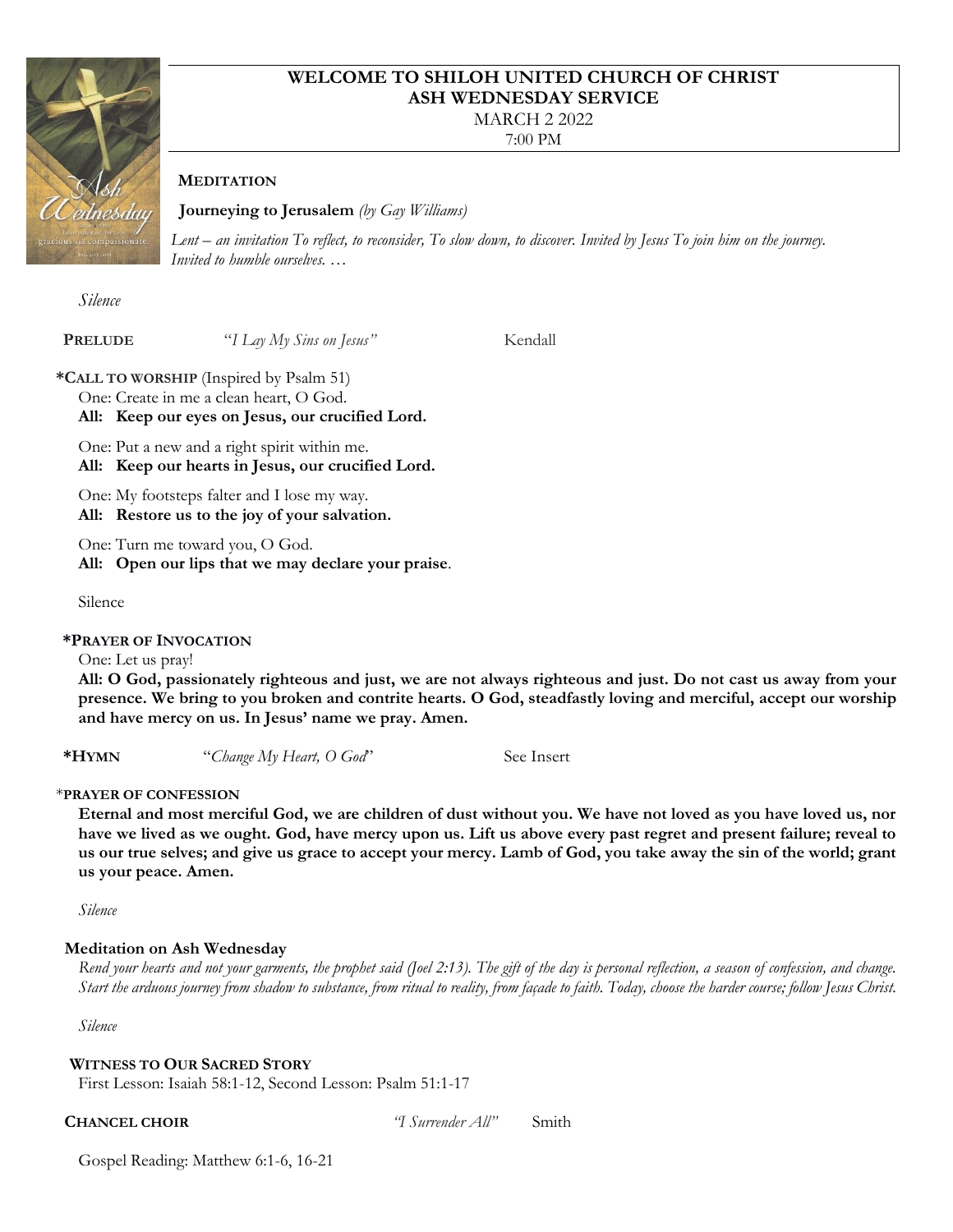**SERMON** "*Do It in Secret*"

#### **\*HYMN** "*O Master, Let Me Walk with Thee"*

## **PRAYERS OF INTERCESSION AND THE LORD'S PRAYER**

Let us pray for the needs of the world, saying, Lord in your mercy, hear our prayer.

Holy God, as the Ordinary season now turns to Lent, we pray that you will guide us in the days ahead. As we journey with Jesus Christ, give us an abiding sense of your presence, an unguarded sense of ourselves, and an awareness of the needs of this world.

## **Lord in your mercy, hear our prayer.**

Loving God, as we are marked with the ashes of earth, we bring before you the frailty of our very human lives: the fragility of our health, the tenuousness of our accomplishments and plans, the changing nature of even our closest relationships. **Lord in your mercy, hear our prayer.**

Almighty God, grant us patience in suffering and healing from our ills. Give us in equal measure humility and hope in our pursuits. Bind us in covenantal love that is both constant yet able to change according to the needs and circumstances before us.

## **Lord, in your mercy**, **hear our prayer.**

Just God, you call us to loosen the bonds of injustice, to care for those in need, to lift the burdens that bind others. We ask you to increase our courage and our will to work for the freedom and peace you envision and demand. We pray for an end to warfare and conflict, accepting our calling to be peacemakers. We pray for an end to hunger and homelessness, knowing we are called to share our bread and to open our doors. We pray for an end to false righteousness, evil speech, and shallow piety in our lives, in the church, in our national life, and among all the nations.

## **Lord, in your mercy, hear our prayer.**

Eternal God, we pray that your kingdom will come in fullness; that what is perishable will be raised imperishable; and that death itself will be swallowed up in victory; through Jesus Christ, our Savior who has taught us to pray saying:

**Our Father, who art in heaven, hallowed be thy name. Thy kingdom come. Thy will be done, on earth as it is in heaven. Give us this day our daily bread. And forgive us our sins, as we forgive those who sin against us. And lead us not into temptation, but deliver us from evil. For thine is the kingdom, and the power, and the glory forever. Amen.**

## **PRESENTING OUR TITHES AND OFFERINGS BEFORE GOD**

## **INVITATION TO THE OFFERING**

Walk in love, as Christ loved us and gave himself for us, an offering and sacrifice to God. *Ephesians 5:2*

## **\*OFFERTORY RESPONSE** "Doxology" #778

**Praise God from whom all blessings flow; Praise God, all creatures here below; Praise God for all that love has done; Creator, Christ, and Spirit, One. Amen.**

#### **\*PRAYER OF DEDICATION**

**Great God, who created us and continues to sustain us in this world, we give you thanks and praise for the blessings we have received through your bountiful grace. Use our lives and the resources you have given us, so that we may glorify you in all we say and do. Unite us in our journey of faith, that we may strengthen and support one another as we minister to all in need in this world. In Jesus' name we pray. Amen.**

#### **DISTRIBUTION OF ASHES**

(*You may receive ashes on your forehead or the back of your hand.)*

Pastor: Creator God who fashioned us from the dust of the earth, bless these ashes that they may a sign of our mortality, and a reminder of your forgiving grace through the death and resurrection of your Son, Jesus Christ. **Amen.**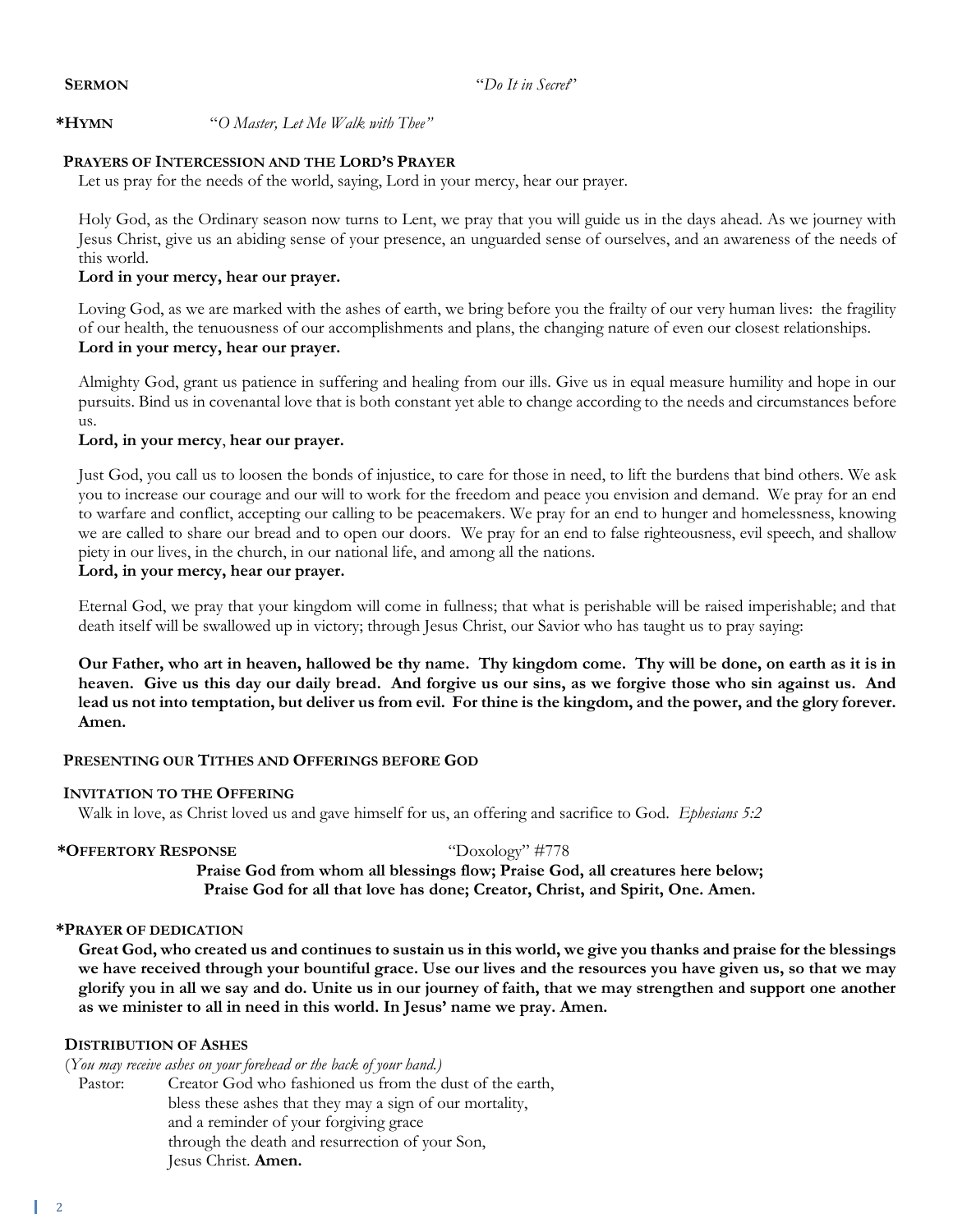*(Those who desire may come forward where ashes will be imposed.)*

Pastor: Remember that you are dust, and to dust you shall return. **Amen.**

*Silence*

Pastor: Listen to the comforting assurance of the grace of God, promised in the Gospel to all who repent and believe:

"Indeed, God did not send the Son into the world to condemn the world, but in order that the world might be saved through him". – John 3:17 Believe the Good news!

#### **All: In Jesus Christ our sins are forgiven! Thanks be to God! Amen.**

**\*CLOSING HYMN** "*Amazing Grace, How Sweet the Sound*" # 547

#### **BENEDICTION**

Go, now, marked as God's beloved. Look at the people you meet, and remember they are also God's beloved. Go, knowing your days on earth are numbered. Make the most of each day you are given by showing kindness and love. Go to embark on this Lenten journey. Go where the Spirit leads you to do God's work. **Amen.**

**POSTLUDE** "*Renew My Soul, O Lord*" Broughton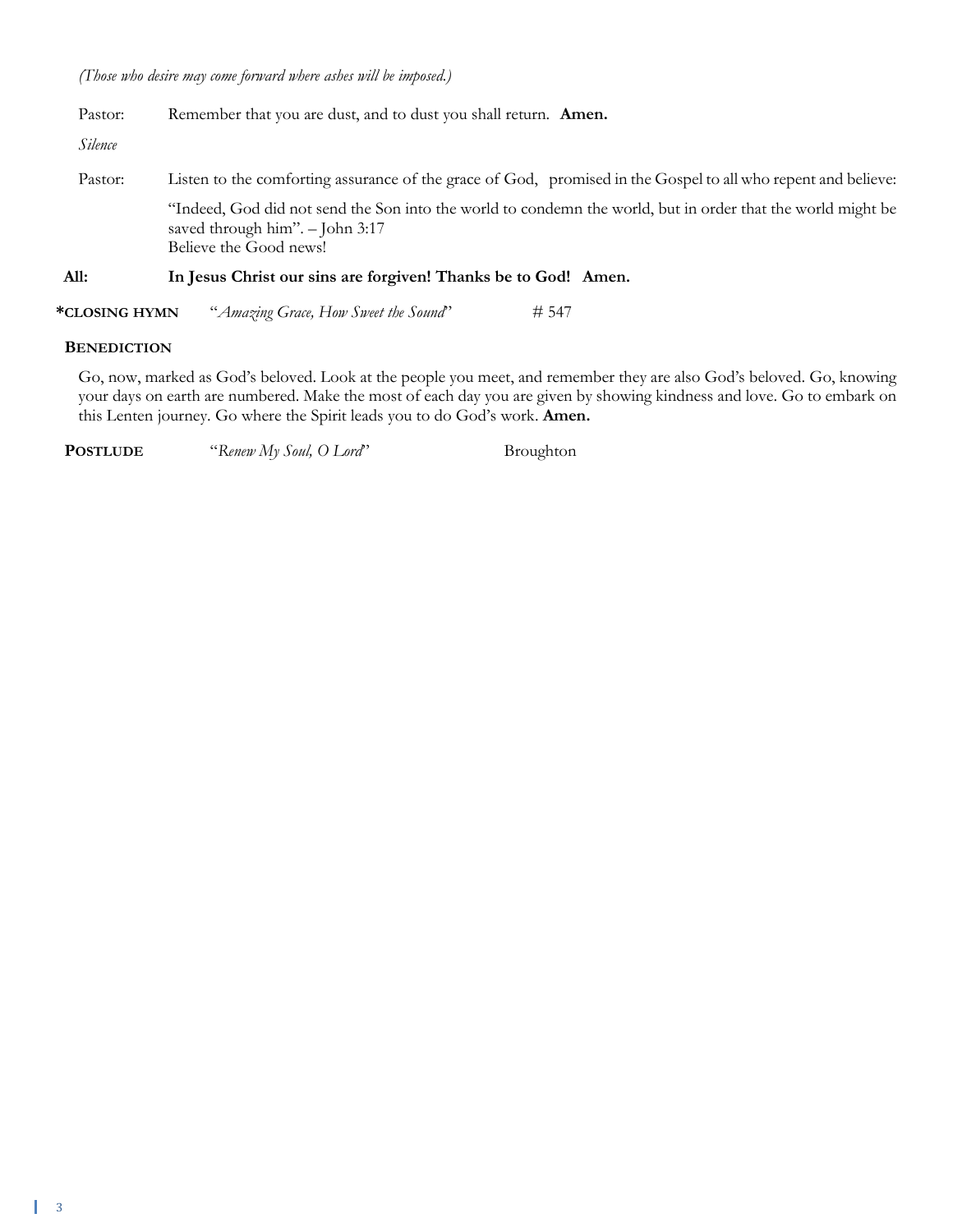#### 6 **PRAYERS FOR OUR COMMUNITY OF FAITH**

Chuck and Sandy Baboian, Julene Bechtel, Jim Sr. and Rosemary Bentzel, Rosabel Bentzel, Joyce Bowers, Oscar Bupp, Uble & Nan Frost, Mark Garber, Beverly Hoak, Bev Kirk, Donna Krone, Dottie Limbert, Catherine Lochman, Marguerite Lochman, Arlene Myers, Joanne Overmiller, Randy Reisinger, Cindy Repman, Jessie Sechriest, Gladys Seigman, Sue Trimble, Stewart Wagner, Elva Winter

## **THOSE WHO GRIEVE FOR THEIR LOVED ONES**

The Jordan Family, The Hohenshilt/Jordan Family, The Rodgers Family, The Matthews/Curren Family, The Myers Family, The Keith Family, The Anstein Family, The Wagner Family, The Heath Family

## **GRIEF SUPPORT GROUP**



Pastor Melinda would like to start a **grief group in March**, at the beginning of Lent. Please let her know if you, a family member or a friend is interested in joining it. The group will follow the book called "Good Grief" by Granger Westberg that goes through the stages of grief and helps us integrate a painful loss into our daily lives. You can never "get over" losing someone, but you can still live a meaningful life, filled with hope, joy, and love. If you have any questions about the group, please call the office or Pastor Melinda.

Due the decreasing volume of Covid 19 cases in York County, starting **March 6th**, mask wearing in the church will be voluntary for fully vaccinated people. If you are not fully vaccinated, please continue wearing a mask in the church. We will continue to practice social distancing at this time. The Consistory will continue to monitor the York County numbers to determine our next steps.





In case of inclement weather for church and Sunday school, please check our **website**, **Facebook page, or your email for closings or delays.** We will also submit the information to **Fox 43 News and WGAL.** If services are held, please use your best judgement as to whether you are able to attend.

7

**GREETERS** and **USHERS** this evening are Consistory Members

#### **LITURGIST**: Jane Harrison



**OFFERING:** The Ash Wednesday loose offering and the special Lenten Offering envelopes will be donated to the Shiloh Fire Company.

**THE CHURCH STAFF**